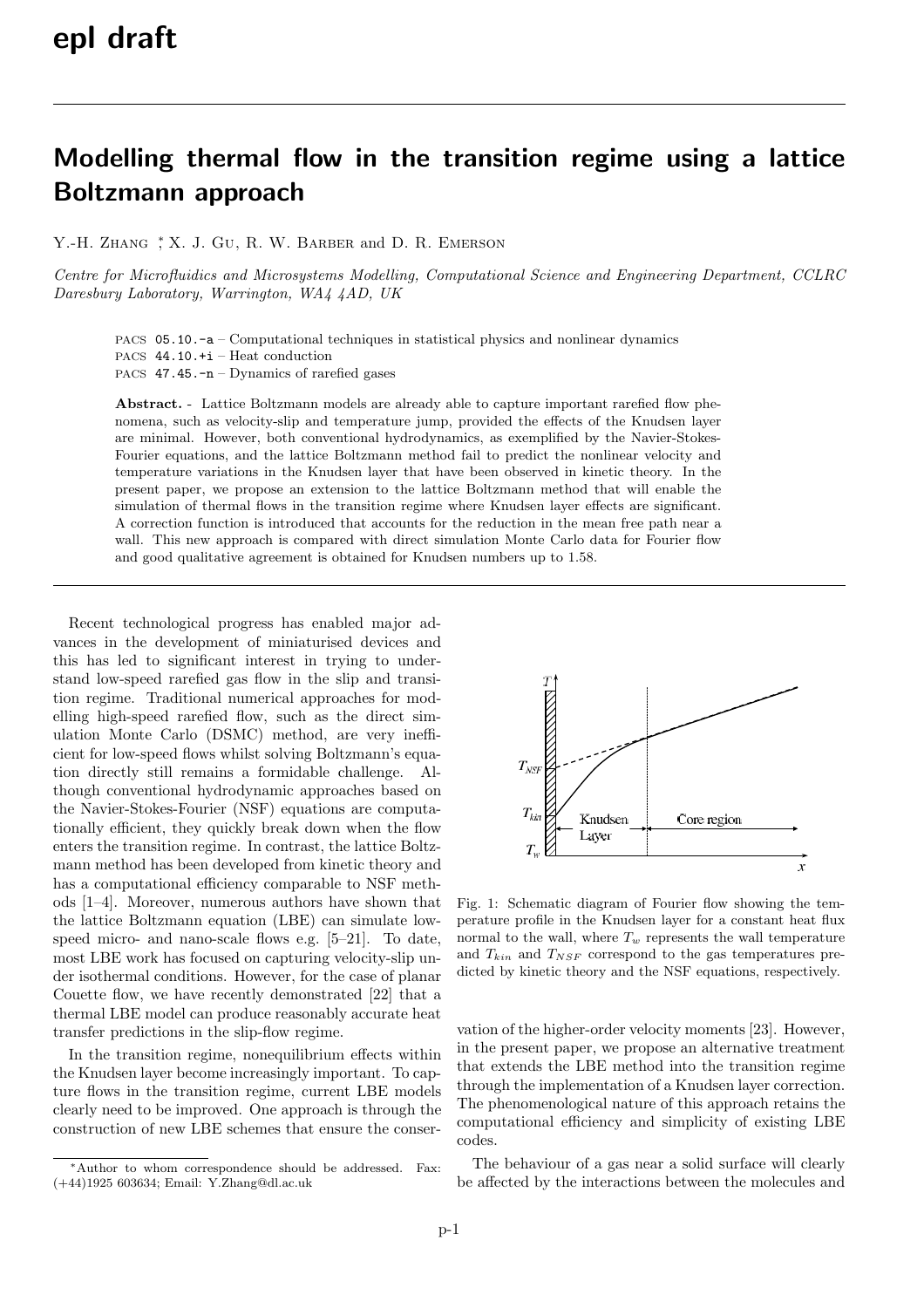the wall. This leads to the formation of a kinetic boundary layer, or Knudsen layer, with a thickness  $\sim \mathcal{O}(l)$ , where l is the mean free path. In the Knudsen layer, the mean time between collisions is less than in the core region and this will lead to a reduction in the mean free path close to the wall. Conventional hydrodynamic approaches based on the Navier-Stokes-Fourier equations are not appropriate in the Knudsen layer but remain valid in the core region. The gas temperature in the Knudsen layer is markedly different to the predictions obtained from the NSF equations, as shown schematically in fig. 1.

The effect of the wall on the mean free path has recently been discussed by Guo et al. [24] where the authors proposed a correction function that depended on the Knudsen number. As the authors observed, this approach did not allow the LBE method to capture the effects of the Knudsen layer although there was a slight improvement in the prediction of the slip velocity. However, the presence of a Knudsen layer implies a spatial variation in the mean free path that depends on the distance from the wall. In the present approach we propose that the effective mean free path,  $l_e$ , can be expressed as

$$
l_e = \frac{l}{1 + \psi(x/l)},\tag{1}
$$

where  $x$  is the distance normal to the wall and the mean free path is given by  $l = \mu/p\sqrt{\pi RT/2}$ , where  $\mu$  is the viscosity,  $p$  is the pressure,  $T$  is the temperature and  $R$  is the gas constant. The correction factor,  $\psi(x/l)$ , will depend on the distance from the wall and is chosen to be negligible outside the Knudsen layer. The influence of the density and temperature on the effective mean free path is imposed through l. Once the correction factor for the Knudsen layer is known, the effective viscosity,  $\mu_e$ , and thermal diffusivity,  $\alpha_e$ , can be determined from

$$
\mu_e(x/l) = \frac{\mu}{1 + \psi(x/l)},
$$
\n(2)

and

$$
\alpha_e(x/l) = \frac{\nu/Pr}{1 + \psi(x/l)},\tag{3}
$$

where  $\nu$  is the kinematic viscosity and  $Pr$  is the Prandtl number. The effective viscosity (2) and thermal diffusivity (3) can readily be used to extend the capability of NSF approaches.

From kinetic theory, the mean free path can be related to the viscosity and the mean molecular velocity,  $\bar{c}$ , by

$$
\mu = a\rho \bar{c}l,\tag{4}
$$

where  $\bar{c} = \sqrt{8RT/\pi}$ ,  $\rho$  is the density, and a is a constant with an approximate value of 0.499 [25]. For flows involving thermal variations, the viscosity will depend on the temperature,  $T$ , according to

$$
\mu \propto T^{\omega},\tag{5}
$$

where the value of  $\omega$  depends on the molecular interaction model and varies between 0.5 for hard-sphere molecular interactions and 1 for Maxwellian interactions [25]. The influence of any temperature and density variations on the mean free path is therefore given by

$$
\frac{l}{l_{ref}} = \frac{\rho_{ref}}{\rho} \left(\frac{T}{T_{ref}}\right)^{\omega - 0.5},\tag{6}
$$

where  $l_{ref}$  and  $\rho_{ref}$  are the mean free path and density at some reference temperature,  $T_{ref}$ . The effective mean free path,  $l_e$ , can therefore be written as

$$
\frac{l_e}{l_{ref}} = \frac{1}{1 + \psi(x/l)} \frac{\rho_{ref}}{\rho} \left(\frac{T}{T_{ref}}\right)^{\omega - 0.5}.
$$
 (7)

The current lack of data makes it difficult to directly evaluate the correction factor,  $\psi(x/l)$ , for the mean free path. However, we can take advantage of previous work by Lockerby et al. [26] on phenomenological models of the Knudsen layer. For Kramers' problem, the correction factor for the mean free path can be approximated by

$$
\psi(x/l) = \frac{7}{10} e^{-Cx/l},
$$
\n(8)

where  $C$  is a constant that depends on the governing equations (e.g. NSF, regularised Burnett, BGK-Burnett) [26]. This constant effectively controls the extent of the Knudsen layer and in the present paper we have assumed  $C = 1$ . Equation (8) was developed for isothermal flows where the Knudsen layers do not overlap. As discussed by Chen et al. [27], there is a similarity between turbulence and finite Knudsen number phenomena. Therefore, this Kundsen layer correction has some analogy with the van Driest wall damping function used in turbulence modelling.

In previous work [22], we have shown that the LBE method can predict low-speed thermal rarefied gas flows in the slip-flow regime. The present model, which is based on the work of He et al. [28] and Shi et al. [29], can be summarised as follows:

$$
f_k(\mathbf{x} + \mathbf{e}_k \delta t, t + \delta t) - f_k(\mathbf{x}, t) = -\frac{1}{\tau} [f_k(\mathbf{x}, t) - f_k(\mathbf{x}, t)] + \delta t \frac{(e_{ki} - u_i) F_i}{c_s^2 \rho} f_k^{eq}(\mathbf{x}, t), \tag{9}
$$

and

$$
g_k(\mathbf{x} + \mathbf{e}_k \delta t, t + \delta t) - g_k(\mathbf{x}, t) = -\frac{1}{\tau_t} [g_k(\mathbf{x}, t) - g_k^{eq}(\mathbf{x}, t)],
$$
\n(10)

where  $f_k(\mathbf{x},t)$  and  $g_k(\mathbf{x},t)$  are the distribution functions at position  $x$  and time  $t$  for the number and energy densities, respectively,  $f_k^{eq}$  and  $g_k^{eq}$  are the distribution functions at equilibrium,  $e_{ki}$  is the lattice velocity,  $u_i$  is the macroscopic velocity,  $c_s$  is the lattice speed of sound,  $F_i$  is the external body force, and  $\tau$  and  $\tau_t$  are the nondimensional relaxation times for the number and energy density distribution functions, respectively. The relationship between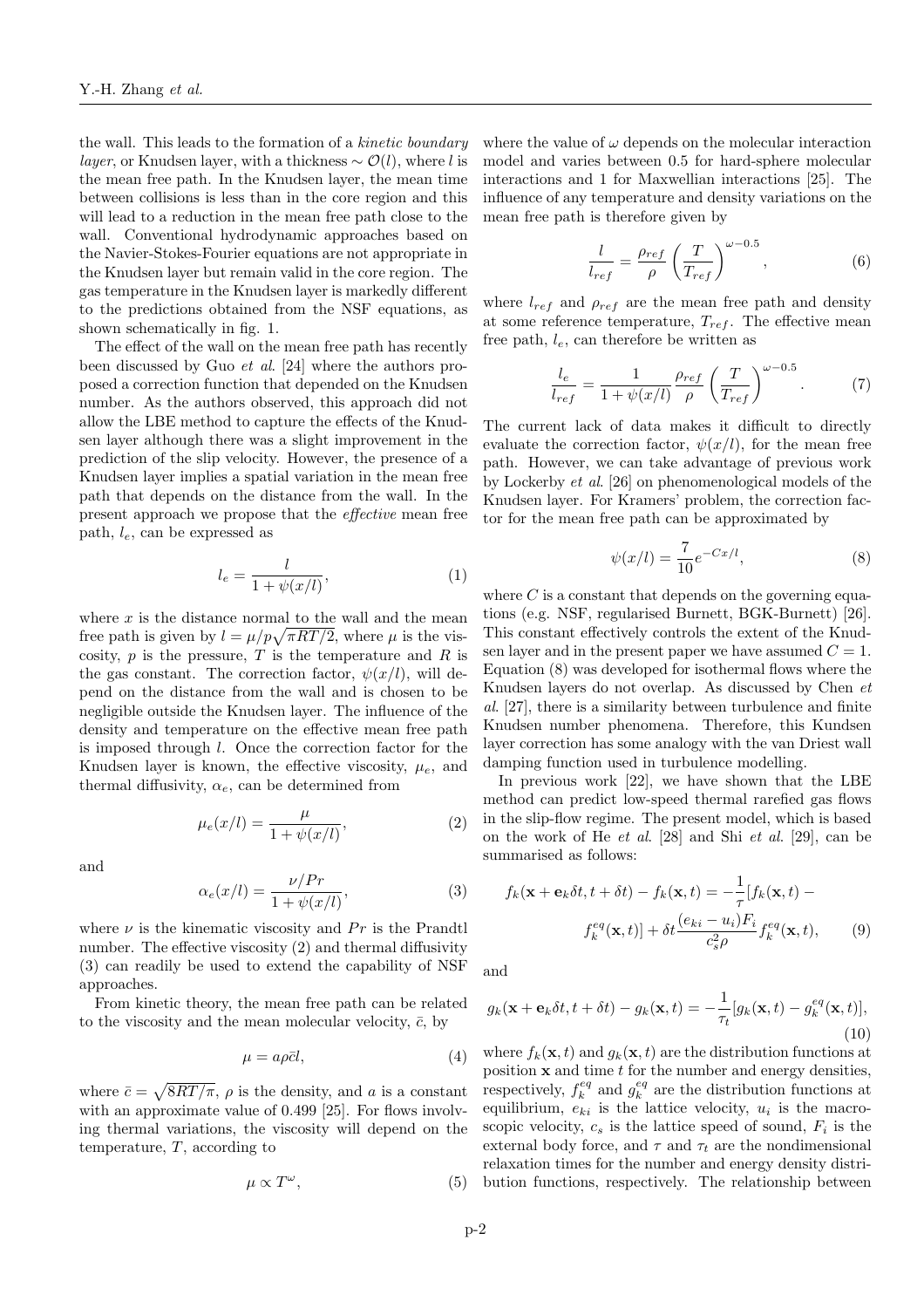the two distribution functions is given by

$$
g_k = \frac{(e_i - u_i)^2}{2} f_k.
$$
 (11)

Following Shi *et al.* [29], the viscosity,  $\nu$ , is given by ( $\tau$  −  $(0.5)c_s^2\delta t$  and the thermal diffusivity,  $\alpha$ , is  $(\tau_t - 0.5)c_s^2\delta t$ . The Prandtl number, Pr, can then be determined from  $(\tau - 0.5)/(\tau_t - 0.5)$ . Once the distribution functions are known, the macroscopic properties can be obtained from

$$
\rho = \int f d e_i, \qquad \rho u_i = \int f e_i d e_i, \qquad \rho \epsilon = \int g d e_i, (12)
$$

where  $\epsilon = DRT/2$  and D is the number of physical dimensions. If we consider a two dimensional, nine-velocity lattice model (D2Q9), the lattice velocities can be written as

$$
e_0 = 0,
$$
  
\n
$$
e_k = c(\cos[(k-1)\pi/2], \sin[(k-1)\pi/2]), k = 1, 2, 3, 4,
$$
  
\n
$$
e_k = \sqrt{2}c(\cos[(k-5)\pi/2 + \pi/4], \sin[(k-5)\pi/2 + \pi/4]), k = 5, 6, 7, 8,
$$
\n(13)

where  $c = \sqrt{3RT}$  is the rms molecular speed. The equilibrium distribution function for the number density is given by

$$
f_k^{eq} = \rho \omega_k \left[ 1 + \frac{e_{ki} u_i}{c_s^2} + \frac{(e_{ki} u_i)^2}{2c_s^4} - \frac{u_i u_i}{2c_s^2} \right], \quad \omega_0 = \frac{4}{9};
$$

$$
\omega_k = \frac{1}{9}, \quad k = 1, 2, 3, 4; \quad \omega_k = \frac{1}{36}, \quad k = 5, 6, 7, 8, \quad (14)
$$

and the equilibrium distribution function for the energy density is given by

$$
g_k^{eq} = \epsilon f_k^{eq}.\tag{15}
$$

To simulate rarefied conditions, the relaxation time of the LBE model is a function of the Knudsen number,  $Kn$ , which relates the mean free path to the characteristic length scale of the flow domain, H. For a D2Q9 lattice BGK model, the Knudsen number can be written as  $Kn = \sqrt{8/3\pi}(\tau - 0.5)/N_H$ , where  $N_H$  is the number of lattice sites across  $H$  [30]. The relaxation time due to the reduction in the mean free path in the Knudsen layer can therefore be written as

$$
\tau = \sqrt{\frac{3\pi}{8}} \frac{KnN_H}{1 + \psi(x/l)} \frac{\rho_{ref}}{\rho} \left(\frac{T}{T_{ref}}\right)^{\omega - 0.5} + 0.5, \quad (16)
$$

where  $Kn = l_{ref}/H$ , and the thermal relaxation time is determined from

$$
\tau_t = (\tau - 0.5)/Pr + 0.5.
$$
 (17)

It should be noted that the local Knudsen number depends on the temperature and can therefore be evaluated as part of the numerical simulation. One advantage of using a two-distribution function thermal LBE model is that the Prandtl number is no longer fixed.

The kinetic boundary condition proposed by Niu et al. [7] has been used to model the slip velocity at the wall. Assuming the molecular reflections at the wall are fullydiffuse leads to

$$
|(\mathbf{e}_k - \mathbf{u}_w) \cdot \mathbf{n}| f_k = \sum_{(\mathbf{e}_{k'} - \mathbf{u}_w) \cdot \mathbf{n} < 0} |(\mathbf{e}_{k'} - \mathbf{u}_w) \cdot \mathbf{n}|
$$
  

$$
R_f(\mathbf{e}_{k'} \to \mathbf{e}_k) f_{k'}, \quad (18)
$$

where  $k'$  and  $k$  are the incident and reflected directions of the particles,  $\mathbf{u}_w$  and  $\rho_w$  are the velocity and density at the wall, **n** is the unit normal and  $R_f$  is the the scattering kernel given by

$$
R_f(\mathbf{e}_{k'} \to \mathbf{e}_k) = \frac{A_N}{\rho_w} [(\mathbf{e}_k - \mathbf{u}_w) \cdot \mathbf{n}] f_k^{eq} |_{\mathbf{u} = \mathbf{u}_w}.
$$
 (19)

The coefficient,  $A_N$ , can be evaluated from

$$
A_N = \rho_w \frac{\sum_k |(\mathbf{e}_k - \mathbf{u}_w) \cdot \mathbf{n}| f_k}{|(\mathbf{e}_k - \mathbf{u}_w) \cdot \mathbf{n}| f_k^{eq} |_{\mathbf{u} = \mathbf{u}_w} \sum_k |(\mathbf{e}_{k'} - \mathbf{u}_w) \cdot \mathbf{n}| f_{k'}}.
$$
\n(20)

The Maxwellian diffuse reflection boundary condition assumes the reflected molecules are in thermal equilibrium with the wall, and therefore the energy density distribution function can be determined from

$$
g_k = \frac{DR}{2} T_w f_k,\tag{21}
$$

where  $T_w$  is the temperature of the wall.



Fig. 2: Nondimensional temperature profiles for Fourier flow between two parallel plates at a Knudsen number of 0.005. Comparison of the LBE solution with the Knudsen layer correction  $(-)$ , and the LBE solution without the Knudsen layer correction (◦).

The present model has been applied to rarefied Fourier flow between two horizontal parallel plates and the grid independent results are compared to the DSMC simulations reported by Gallis, Rader and Torczynski [31]. The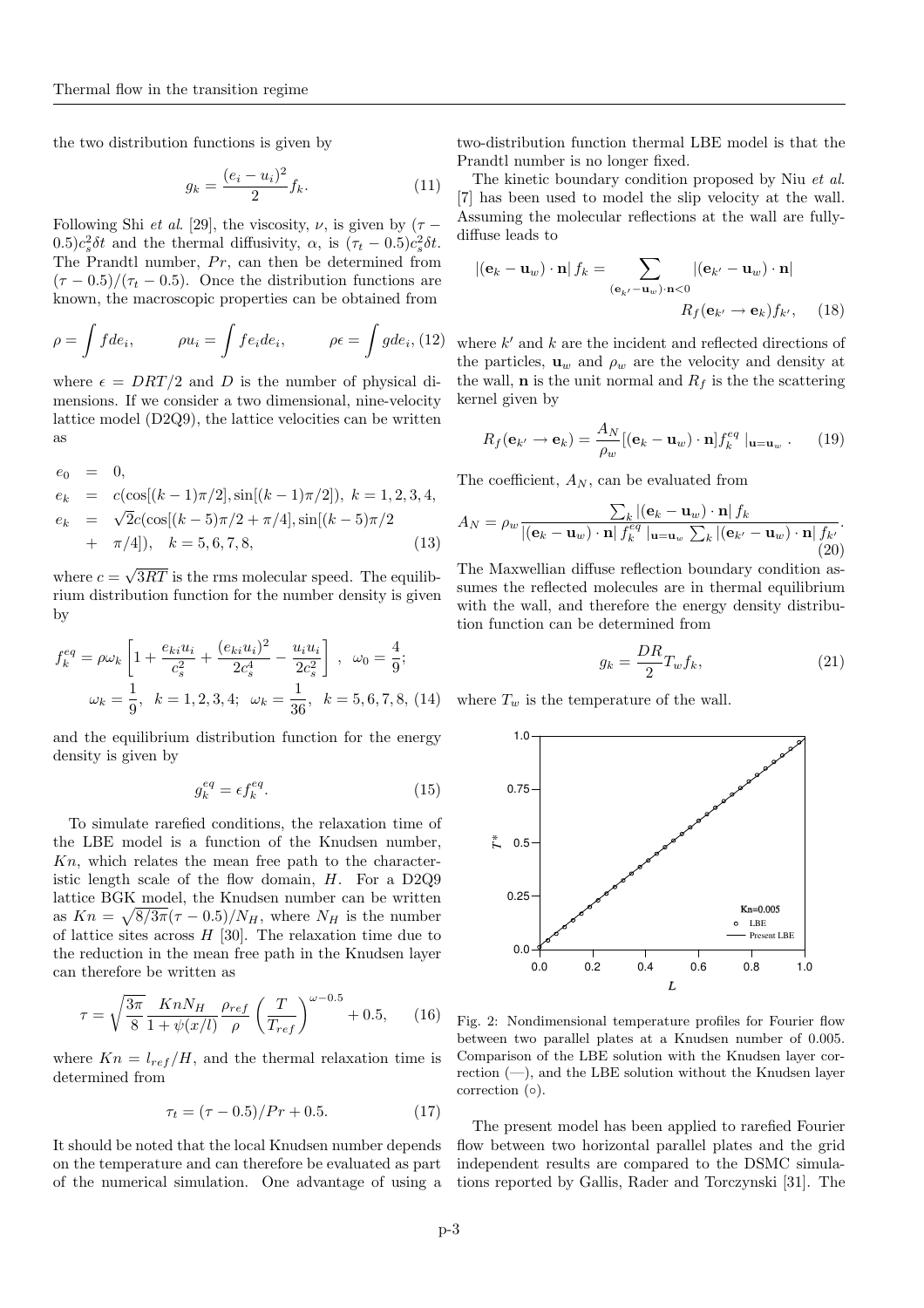temperatures of the upper and lower walls are assumed to be  $T_2$  and  $T_1$ , respectively, and the reference temperature,  $T_{ref}$ , is  $(T_1 + T_2)/2$ . The nondimensional temperature is given by  $T^* = (T - T_1)/(T_2 - T_1)$ , while the nondimensional distance is defined as  $L = x/H$ .



Fig. 3: Nondimensional temperature profiles for rarefied Fourier flow between two parallel plates using the Maxwellian gas molecular interaction model, i.e.  $\omega = 1.0$ .

As  $Kn$  increases, the Knudsen layers attached to each plate will grow and will eventually start to overlap. Our LBE model assumes this effect to be additive. For example, if the distance between the parallel plates is  $H$ , then the effective mean free path in the overlapping Knudsen layers is assumed to be

$$
l_e = \frac{l}{1 + \psi(x/l) + \psi[(H - x)/l]},
$$
\n(22)

where x is the distance from the lower wall and  $H - x$  is the distance from the upper wall.

The effect of the Knudsen layer correction should be minimal when the Knudsen number is small and this is illustrated in fig. 2 which shows the temperature profiles at a Knudsen number of 0.005. As expected, the LBE predictions with and without the Knudsen layer correction are almost identical. Figures  $3(a)-3(c)$  compare the LBE and DSMC predictions at Knudsen numbers of 0.158, 0.475 and 1.58, and illustrate the growing influence of the Knudsen layer in the transition regime. The temperature profiles without the Knudsen layer correction follow an almost linear variation between the plates. However, when the correction is incorporated into the LBE model, the accuracy of the predictions is significantly improved and the model is able to capture the nonlinear temperature profile within the Knudsen layer. Even at a Knudsen number as high as 1.58, the results are in good qualitative agreement with the DSMC data but the computational cost is significantly less.

In conclusion, the Knudsen layer correction for thermal LBE models offers an effective approach for the simulation of nonisothermal rarefied gas flow in micro- and nano-scale devices. The proposed technique has been successfully applied to Fourier flow and offers the computational efficiency of NSF methods but with a qualitative accuracy comparable to DSMC simulations. In this letter, we have used a new wall function concept which modifies the local mean free path to take into account the nonequilibrium effects in the Knudsen layer. In the next step, the model will be applied to more complex problems involving thermal and pressure-driven rarefied flows in the transition regime where the NSF equations fail to capture the observed nonequilibrium phenomena.

∗ ∗ ∗

We would like to thank Dr. Michael Gallis of Sandia National Laboratories for kindly providing the DSMC data. This work was financially supported by the UK Engineering and Physical Sciences Research Council under grant no. GR/S77196/01 and additional support was provided by Collaborative Computational Project 12 (CCP12).

## REFERENCES

[1] Benzi R., Succi S. and Vergassola M., *Phys. Rep.*, 222 (1992) 145.